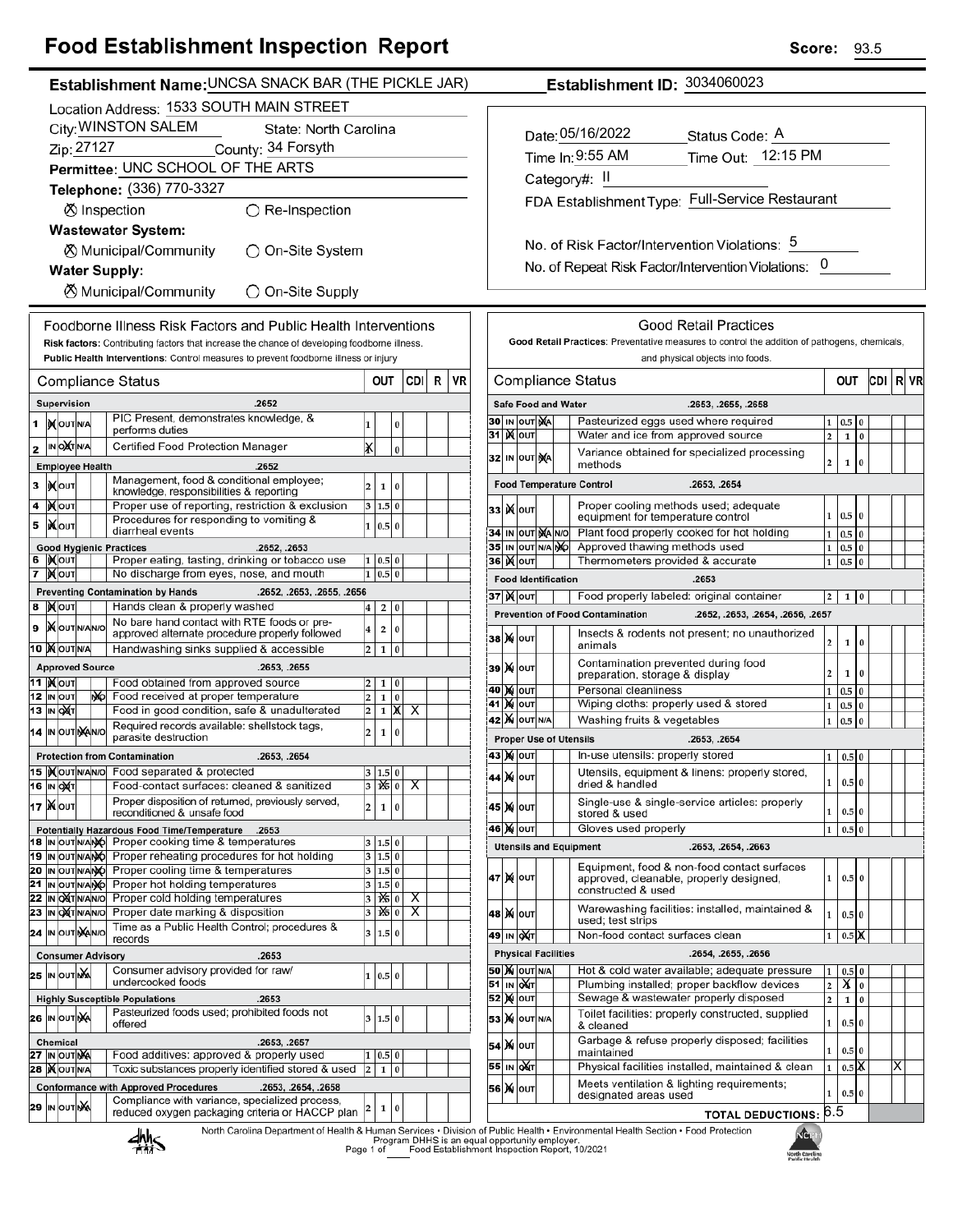# Comment Addendum to Food Establishment Inspection Report

| Establishment Name: UNCSA SNACK BAR (THE PICKLE JAR)                                                                                                       |                     |                 |                                | Establishment ID: 3034060023                                     |                  |  |  |  |
|------------------------------------------------------------------------------------------------------------------------------------------------------------|---------------------|-----------------|--------------------------------|------------------------------------------------------------------|------------------|--|--|--|
| Location Address: 1533 SOUTH MAIN STREET                                                                                                                   |                     |                 |                                | Date: 05/16/2022<br>$X$ Inspection Re-Inspection                 |                  |  |  |  |
| City: WINSTON SALEM<br>State:NC<br>Zip: 27127<br>County: 34 Forsyth                                                                                        |                     |                 | Comment Addendum Attached?   X | Status Code: A                                                   |                  |  |  |  |
|                                                                                                                                                            |                     |                 |                                | Water sample taken? $\sqrt{ }$ Yes $\sqrt{x}$ No                 | Category #: II   |  |  |  |
| Wastewater System: X Municipal/Community non-Site System<br>Water Supply:<br> x  Municipal/Community   On-Site System<br>Permittee: UNC SCHOOL OF THE ARTS |                     |                 |                                | Email 1: mclean-diane@aramark.com<br>Email 2:                    |                  |  |  |  |
|                                                                                                                                                            |                     |                 |                                |                                                                  |                  |  |  |  |
|                                                                                                                                                            |                     |                 |                                | <b>Temperature Observations</b>                                  |                  |  |  |  |
|                                                                                                                                                            |                     |                 |                                | Effective January 1, 2019 Cold Holding is now 41 degrees or less |                  |  |  |  |
| Item<br>tomato                                                                                                                                             | Location<br>walk in | Temp Item<br>43 | Location                       | Temp Item                                                        | Location<br>Temp |  |  |  |
| garbanzos                                                                                                                                                  | $\mathbf{u}$        | 44              |                                |                                                                  |                  |  |  |  |
| feta                                                                                                                                                       | $\mathbf{u}$        | 43              |                                |                                                                  |                  |  |  |  |
| chicken strips                                                                                                                                             |                     | 44              |                                |                                                                  |                  |  |  |  |
| beg burger                                                                                                                                                 | $\mathbf{u}$        | 43              |                                |                                                                  |                  |  |  |  |
| turkey                                                                                                                                                     | $\mathbf{u}$        | 43              |                                |                                                                  |                  |  |  |  |
| ham                                                                                                                                                        | $\mathbf{u}$        | 44              |                                |                                                                  |                  |  |  |  |
| salami                                                                                                                                                     | $\mathbf{u}$        | 44              |                                |                                                                  |                  |  |  |  |
| turkey in pans                                                                                                                                             | $\mathbf{H}$        | 44              |                                |                                                                  |                  |  |  |  |

chicken upright by grill 38 ambient walk in cooler 40/41 40 quat-ppm 3 comp 300

| Person in Charge (Print & Sign): Aniton                                                                                                                                                                                                                                                                                          | First | Groomes | Last | Anton R Decomer             |  |  |
|----------------------------------------------------------------------------------------------------------------------------------------------------------------------------------------------------------------------------------------------------------------------------------------------------------------------------------|-------|---------|------|-----------------------------|--|--|
| Regulatory Authority (Print & Sign): Nora                                                                                                                                                                                                                                                                                        | First | Sykes   | Last |                             |  |  |
| REHS ID: 2664 - Sykes, Nora                                                                                                                                                                                                                                                                                                      |       |         |      | Verification Required Date: |  |  |
| REHS Contact Phone Number: (336) 703-3161<br>North Carolina Department of Health & Human Services<br>• Food Protection Program<br><b>Environmental Health Section</b><br>$\bullet\,$ Division of Public Health $\,$<br>煞<br>DHHS is an equal opportunity employer.<br>Page 1 of<br>Food Establishment Inspection Report, 10/2021 |       |         |      |                             |  |  |